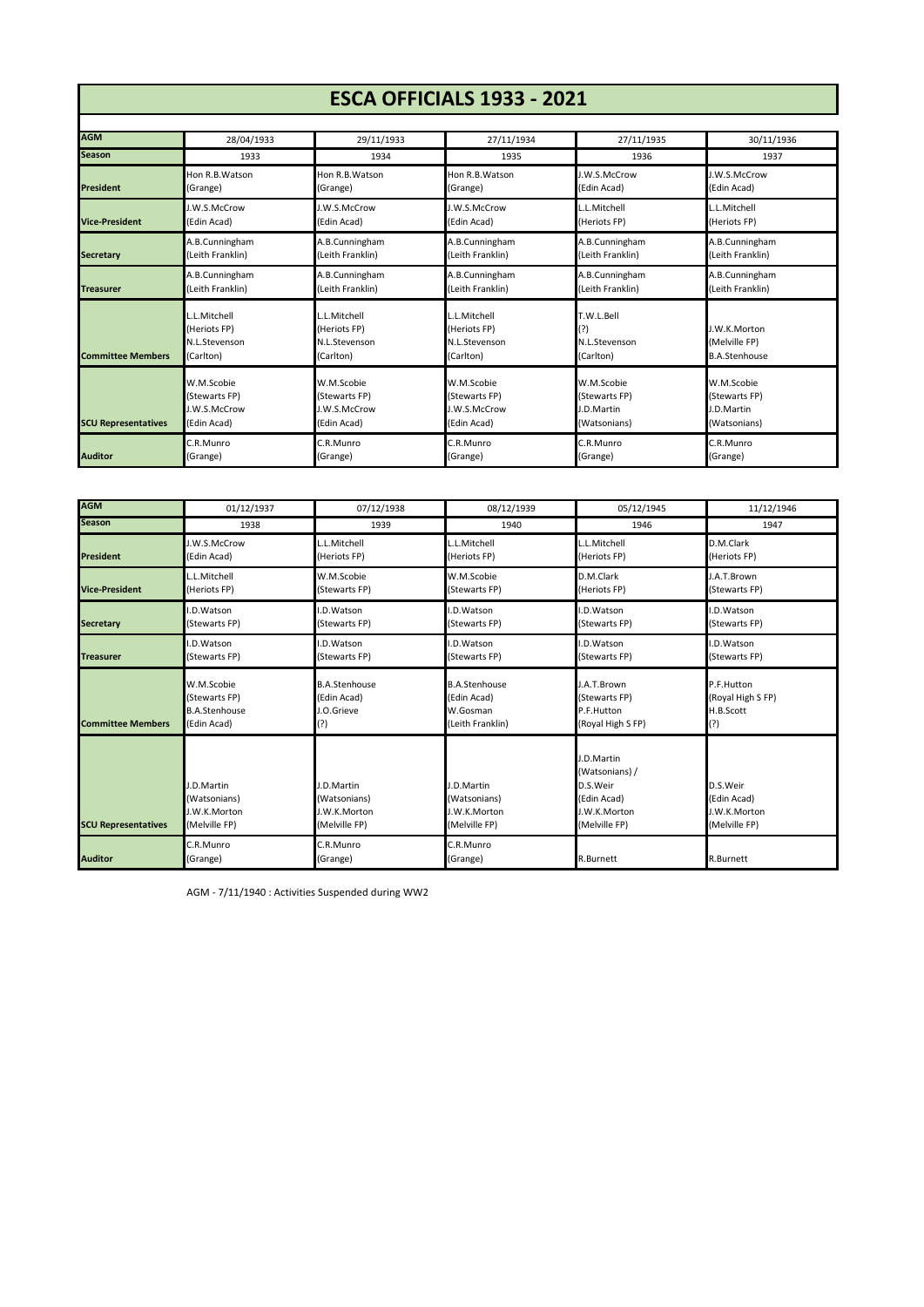| <b>AGM</b>                 | 11/12/1947                                                | 22/11/1948                                                     | 30/11/1949                                                     | 04/12/1950                                                            | 29/11/1951                                                     |
|----------------------------|-----------------------------------------------------------|----------------------------------------------------------------|----------------------------------------------------------------|-----------------------------------------------------------------------|----------------------------------------------------------------|
| <b>Season</b>              | 1948                                                      | 1949                                                           | 1950                                                           | 1951                                                                  | 1952                                                           |
| <b>President</b>           | D.M.Clark<br>(Heriots FP)                                 | J.A.T.Brown<br>(Stewarts FP)                                   | J.A.T.Brown<br>(Stewarts FP)                                   | P.F.Hutton<br>(Royal High S FP)                                       | P.F.Hutton<br>(Royal High S FP)                                |
| <b>Vice-President</b>      | J.A.T.Brown<br>(Stewarts FP)                              | P.F.Hutton<br>(Royal High S FP)                                | P.F.Hutton<br>(Royal High S FP)                                | <b>B.R.Tod</b><br>(Edin Acad)                                         | <b>B.R.Tod</b><br>(Edin Acad)                                  |
| <b>Secretary</b>           | .D.Watson<br>(Stewarts FP)/<br>T.J.Elgin<br>(Watsonians)  | T.J.Elgin<br>(Watsonians)                                      | T.J.Elgin<br>(Watsonians)                                      | T.J.Elgin<br>(Watsonians)                                             | T.J.Elgin<br>(Watsonians)                                      |
| <b>Treasurer</b>           | I.D.Watson<br>(Stewarts FP)/<br>T.J.Elgin<br>(Watsonians) | T.J.Elgin<br>(Watsonians)                                      | T.J.Elgin<br>(Watsonians)                                      | T.J.Elgin<br>(Watsonians)                                             | T.J.Elgin<br>(Watsonians)                                      |
| <b>Committee Members</b>   | P.F.Hutton<br>(Royal High S FP)<br>H.B.Scott<br>(?)       | D.MacLachlan<br>(Leith Albion)<br>J.A.Stevenson<br>(Edin Acad) | D.MacLachlan<br>(Leith Albion)<br>J.A.Stevenson<br>(Edin Acad) | D.MacLachlan<br>(Leith Albion)<br><b>J.A.Stevenson</b><br>(Edin Acad) | D.MacLachlan<br>(Leith Albion)<br>J.A.Stevenson<br>(Edin Acad) |
| <b>SCU Representatives</b> | D.S.Weir<br>(Edin Acad)<br>J.W.K.Morton<br>(Melville FP)  | W.F.M.Whitelaw<br>(Grange)<br>J.D.Martin<br>(Watsonians)       | W.F.M.Whitelaw<br>(Grange)<br>J.D.Martin<br>(Watsonians)       | W.F.M.Whitelaw<br>(Grange)<br><b>I.D.Martin</b><br>(Watsonians)       | W.F.M.Whitelaw<br>(Grange)<br>D.L.Anderson<br>(London Road)    |
| <b>Auditor</b>             | <b>R.Burnett</b>                                          | R.Burnett                                                      | R.Burnett                                                      | R.Burnett                                                             | R.Burnett                                                      |

| <b>AGM</b>                 | 27/11/1952                                                       | 18/11/1953                                                | 17/11/1954                                                                      | 09/11/1955                                                  | 14/12/1956                                                  |
|----------------------------|------------------------------------------------------------------|-----------------------------------------------------------|---------------------------------------------------------------------------------|-------------------------------------------------------------|-------------------------------------------------------------|
| <b>Season</b>              | 1953                                                             | 1954                                                      | 1955                                                                            | 1956                                                        | 1957                                                        |
| <b>President</b>           | <b>B.R.Tod</b>                                                   | D.MacLachlan                                              | D.MacLachlan                                                                    | A.Bateman                                                   | A.Bateman                                                   |
|                            | (Edin Acad)                                                      | (Leith Albion)                                            | (Leith Albion)                                                                  | (Heriots FP)                                                | (Heriots FP)                                                |
| <b>Vice-President</b>      | D.MacLachlan                                                     | A.Bateman                                                 | A.Bateman                                                                       | E.W.Wilson                                                  | E.W.Wilson                                                  |
|                            | (Leith Albion)                                                   | (Heriots FP)                                              | (Heriots FP)                                                                    | (Royal High S FP)                                           | (Royal High S FP)                                           |
| <b>Secretary</b>           | A.M.C.Thorburn                                                   | A.M.C.Thorburn                                            | A.M.C.Thorburn                                                                  | A.M.C.Thorburn                                              | A.M.C.Thorburn                                              |
|                            | (Royal High S FP)                                                | (Royal High S FP)                                         | (Royal High S FP)                                                               | (Royal High S FP)                                           | (Royal High S FP)                                           |
| <b>Treasurer</b>           | A.M.C.Thorburn                                                   | A.M.C.Thorburn                                            | A.M.C.Thorburn                                                                  | K.T.Waite                                                   | K.T. Waite                                                  |
|                            | (Royal High S FP)                                                | (Royal High S FP)                                         | (Royal High S FP)                                                               | (Stewarts FP)                                               | (Stewarts FP)                                               |
| <b>Committee Members</b>   | T.J.Elgin<br>(Watsonians)<br><b>J.A.Stevenson</b><br>(Edin Acad) | T.J.Elgin<br>(Watsonians)<br>J.A.Stevenson<br>(Edin Acad) | E.W.Wilson<br>(Royal High S FP)<br>J.L.Weir (?)/<br>S.S.Duncan<br>(London Road) | W.Gosman<br>(Leith Franklin)<br>S.S.Duncan<br>(London Road) | W.Gosman<br>(Leith Franklin)<br>S.S.Duncan<br>(London Road) |
| <b>SCU Representatives</b> | W.F.M.Whitelaw                                                   | J.A.Stevenson                                             | I.A.Stevenson                                                                   | J.A.Stevenson                                               | J.A.Stevenson                                               |
|                            | (Grange)                                                         | (Edin Acad)                                               | (Edin Acad)                                                                     | (Edin Acad)                                                 | (Edin Acad)                                                 |
|                            | D.L.Anderson                                                     | T.J.Elgin                                                 | T.J.Elgin                                                                       | T.J.Elgin                                                   | T.J.Elgin                                                   |
|                            | (London Road)                                                    | (Watsonians)                                              | (Watsonians)                                                                    | (Watsonians)                                                | (Watsonians)                                                |
| <b>Auditor</b>             | R.Burnett                                                        | R.Burnett                                                 | R.Burnett                                                                       | R.Burnett                                                   | A.Millar                                                    |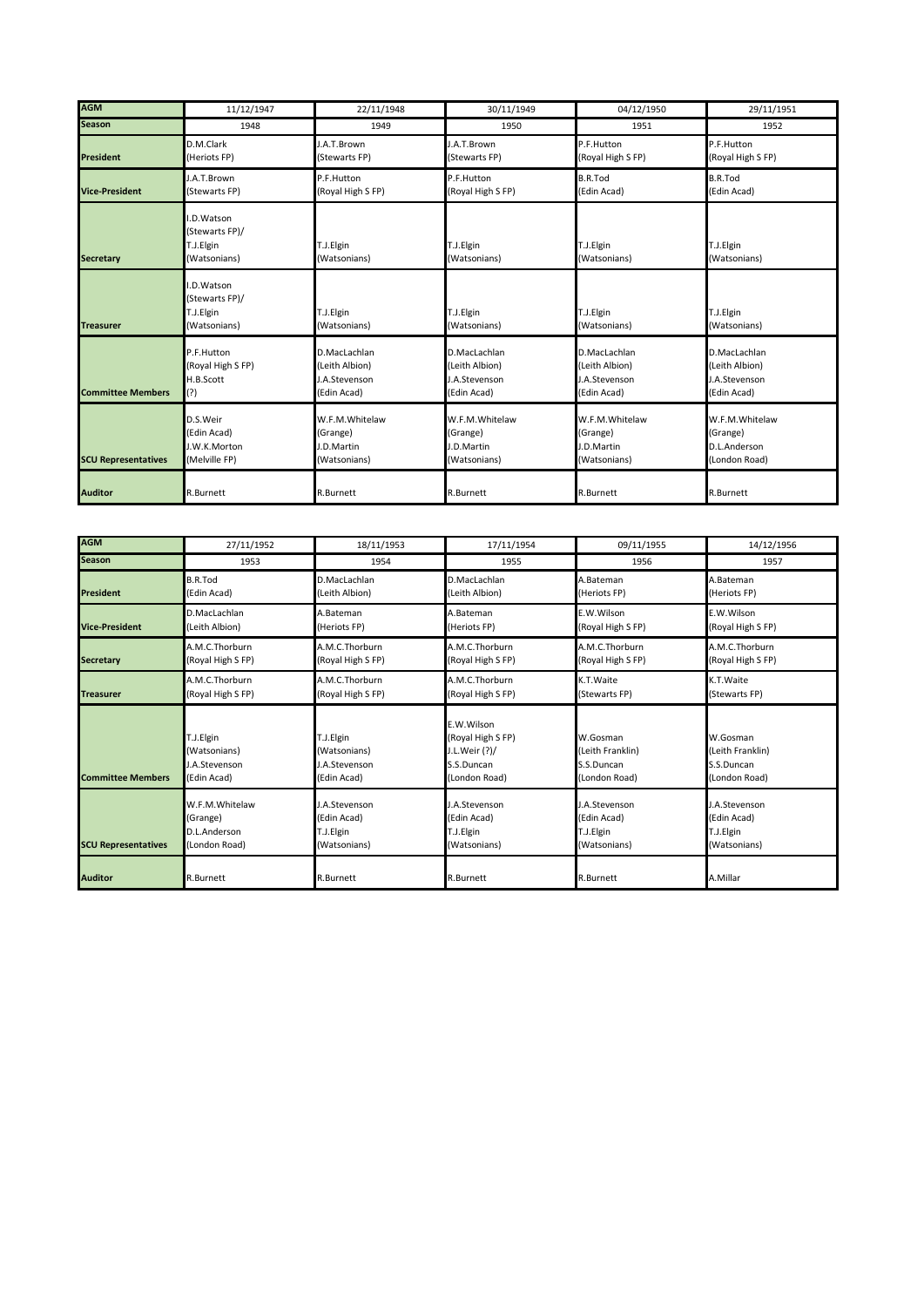| <b>AGM</b>                 | 13/11/1957        | 12/11/1958            | 11/11/1959            | 09/11/1960            | 08/11/1961            |
|----------------------------|-------------------|-----------------------|-----------------------|-----------------------|-----------------------|
| <b>Season</b>              | 1958              | 1959                  | 1960                  | 1961                  | 1962                  |
| <b>President</b>           | E.W.Wilson        | E.W.Wilson            | W.Gosman              | W.Gosman              | A.M.C.Thorburn        |
|                            | (Royal High S FP) | (Royal High S FP)     | (Leith Franklin)      | (Leith Franklin)      | (Royal High S FP)     |
| <b>Vice-President</b>      | W.Gosman          | W.Gosman              | A.M.C.Thorburn        | A.M.C.Thorburn        | D.W.M.Gillies         |
|                            | (Leith Franklin)  | (Leith Franklin)      | (Royal High S FP)     | (Royal High S FP)     | (Stenhousemuir)       |
| <b>Secretary</b>           | G.Miller          | G.Miller              | G.Miller              | G.Miller              | G.Miller              |
|                            | (Heriots FP)      | (Heriots FP)          | (Heriots FP)          | (Heriots FP)          | (Heriots FP)          |
| <b>Treasurer</b>           | K.T. Waite        | K.T.Waite             | K.T. Waite            | K.T.Waite             | K.T.Waite             |
|                            | (Stewarts FP)     | (Stewarts FP)         | (Stewarts FP)         | (Stewarts FP)         | (Stewarts FP)         |
| <b>Committee Members</b>   | A.M.C.Thorburn    | A.M.C.Thorburn        | D.W.M.Gillies         | D.W.M.Gillies         | J.G.Walker            |
|                            | (Royal High S FP) | (Royal High S FP)     | (Stenhousemuir)       | (Stenhousemuir)       | (Melville FP)         |
|                            | S.S.Duncan        | I.D.Welsh             | I.D.Welsh             | I.D.Welsh             | I.D.Welsh             |
|                            | (London Road)     | (Boroughmuir)         | (Boroughmuir)         | (Boroughmuir)         | (Boroughmuir)         |
| <b>SCU Representatives</b> | E.W.Wilson        | E.W.Wilson            | E.W.Wilson            | E.W.Wilson            | J.A.T.Brown           |
|                            | (Royal High S FP) | (Royal High S FP)     | (Royal High S FP)     | (Royal High S FP)     | (Stewarts FP)         |
|                            | T.J.Elgin         | T.J.Elgin             | T.J.Elgin             | T.J.Elgin             | T.J.Elgin             |
|                            | (Watsonians)      | (Watsonians)          | (Watsonians)          | (Watsonians)          | (Watsonians)          |
| <b>Auditor</b>             | I.S.Sutherland    | <b>J.S.Sutherland</b> | <b>I.S.Sutherland</b> | <b>J.S.Sutherland</b> | <b>J.S.Sutherland</b> |
|                            | (Watsonians)      | (Watsonians)          | (Watsonians)          | (Watsonians)          | (Watsonians)          |

| <b>AGM</b>                    | 14/11/1962        | 15/11/1963         | 11/11/1964         | 10/11/1965         | 09/11/1966                                  |
|-------------------------------|-------------------|--------------------|--------------------|--------------------|---------------------------------------------|
| <b>Season</b>                 | 1963              | 1964               | 1965               | 1966               | 1967                                        |
| <b>President</b>              | A.M.C.Thorburn    | D.W.M.Gillies      | D.W.M.Gillies      | J.G. Walker        | I.G. Walker                                 |
|                               | (Royal High S FP) | (Stenhousemuir)    | (Stenhousemuir)    | (Melville Coll FP) | (Melville Coll FP)                          |
| <b>Vice-President</b>         | D.W.M.Gillies     | J.G.Walker         | J.G.Walker         | G.Miller           | G.Miller                                    |
|                               | (Stenhousemuir)   | (Melville Coll FP) | (Melville Coll FP) | (Heriots FP)       | (Heriots FP)                                |
| <b>Secretary</b>              | G.Miller          | G.Miller           | G.Miller           | A.I.MacIntosh      | A.I.MacIntosh                               |
|                               | (Heriots FP)      | (Heriots FP)       | (Heriots FP)       | (Leith Franklin)   | (Leith Franklin)                            |
| <b>Treasurer</b>              | K.T. Waite        | T.Dunsire          | T.Dunsire          | T.Dunsire          | T.Dunsire                                   |
|                               | (Stewarts FP)     | (Brunswick)        | (Brunswick)        | (Brunswick)        | (Brunswick)                                 |
| <b>Committee Members</b>      | J.G. Walker       | T.G.Lamb           | T.G.Lamb           | T.G.Lamb           | W.D.Wilson                                  |
|                               | (Melville FP)     | (Stewarts FP)      | (Stewarts FP)      | (Stewarts FP)      | (Heriots FP)                                |
|                               | I.D.Welsh         | S.W.Plowright      | A.I.MacIntosh      | R.H.E.Chisholm     | R.F.T.Paterson                              |
|                               | (Boroughmuir)     | (Heriots FP)       | (Leith Franklin)   | (Melville FP)      | (Stenhousemuir)                             |
| <b>League Representatives</b> |                   |                    |                    |                    | A.Davies<br>(Carlton)<br>? Gillespie<br>(?) |
| <b>SCU Representatives</b>    | J.A.T.Brown       | J.A.T.Brown        | J.A.T.Brown        | R.H.E.Chisholm     | R.H.E.Chisholm                              |
|                               | (Stewarts FP)     | (Stewarts FP)      | (Stewarts FP)      | (Melville FP)      | (Melville FP)                               |
|                               | T.J.Elgin         | T.J.Elgin          | T.J.Elgin          | T.J.Elgin          | T.J.Elgin                                   |
|                               | (Watsonians)      | (Watsonians)       | (Watsonians)       | (Watsonians)       | (Watsonians)                                |
| <b>Auditor</b>                | J.S.Sutherland    | J.S.Sutherland     | J.S.Sutherland     | J.S.Sutherland     | J.S.Sutherland                              |
|                               | (Watsonians)      | (Watsonians)       | (Watsonians)       | (Watsonians)       | (Watsonians)                                |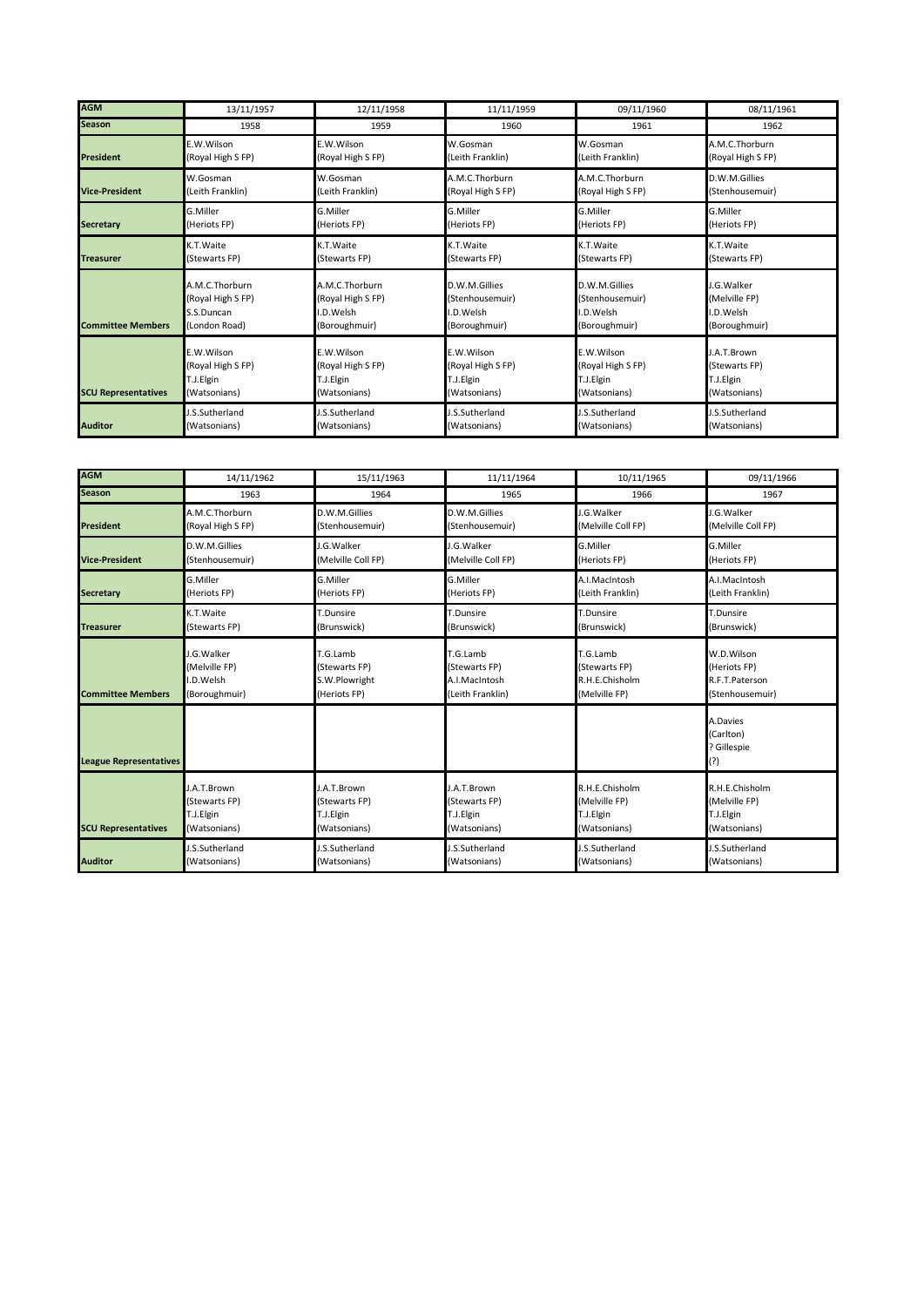| <b>AGM</b>                    | 08/11/1967       | 13/11/1968       | 12/11/1969       | 11/11/1970       | 10/11/1971       |
|-------------------------------|------------------|------------------|------------------|------------------|------------------|
| <b>Season</b>                 | 1968             | 1969             | 1970             | 1971             | 1972             |
| <b>President</b>              | G.Miller         | G.Miller         | W.D.Wilson       | W.D.Wilson       | A.A.Bell         |
|                               | (Heriots FP)     | (Heriots FP)     | (Heriots FP)     | (Heriots FP)     | (Grange)         |
| <b>Vice-President</b>         | W.D.Wilson       | W.D.Wilson       | A.A.Bell         | A.A.Bell         | R.F.T.Paterson   |
|                               | (Heriots FP)     | (Heriots FP)     | (Grange)         | (Grange)         | (Stenhousemuir)  |
| <b>Secretary</b>              | A.I.MacIntosh    | A.I.MacIntosh    | A.I.MacIntosh    | A.I.MacIntosh    | A.I.MacIntosh    |
|                               | (Leith Franklin) | (Leith Franklin) | (Leith Franklin) | (Leith Franklin) | (Leith Franklin) |
| <b>Treasurer</b>              | C.D.B.Creasey    | C.D.B.Creasey    | C.D.B.Creasey    | C.D.B.Creasey    | C.D.B.Creasey    |
|                               | (Brunswick)      | (Brunswick)      | (Brunswick)      | (Brunswick)      | (Brunswick)      |
| <b>Committee Members</b>      | A.A.Bell         | A.A.Bell         | F.N.F.Dall       | F.N.F.Dall       | F.N.F.Dall       |
|                               | (Grange)         | (Grange)         | (Carlton)        | (Carlton)        | (Carlton)        |
|                               | R.F.T.Paterson   | R.F.T.Paterson   | R.F.T.Paterson   | R.F.T.Paterson   | I.D.Stevenson    |
|                               | (Stenhousemuir)  | (Stenhousemuir)  | (Stenhousemuir)  | (Stenhousemuir)  | (Edin Acad)      |
| <b>League Representatives</b> | A.Davies         | A.Davies         | H.R.Jardine      | H.R.Jardine      | H.R.Jardine      |
|                               | (Carlton)        | (Carlton)        | (Trinity Acad)   | (Trinity Acad)   | (Trinity Acad)   |
|                               | ? Duncan         | Duncan           | ? Duncan         | ? Duncan         | P.Veitch         |
|                               | (?)              | (?)              | (?)              | (?)              | (Elldee)         |
| <b>SCU Representatives</b>    | R.H.E.Chisholm   | R.H.E.Chisholm   | R.H.E.Chisholm   | R.H.E.Chisholm   | R.H.E.Chisholm   |
|                               | (Melville FP)    | (Melville FP)    | (Melville FP)    | (Melville FP)    | (Melville FP)    |
|                               | T.J.Elgin        | T.J.Elgin        | W.G.A.Parkhouse  | W.G.A.Parkhouse  | W.G.A.Parkhouse  |
|                               | (Watsonians)     | (Watsonians)     | (Melville FP)    | (Melville FP)    | (Melville FP)    |
| <b>Auditor</b>                | J.S.Sutherland   | I.S.Sutherland   | J.S.Sutherland   | J.S.Sutherland   | J.S.Sutherland   |
|                               | (Watsonians)     | (Watsonians)     | (Watsonians)     | (Watsonians)     | (Watsonians)     |

| <b>AGM</b>                    | 07/11/1972                                                                         | ./11/1973                                                                   | /11/1974                                                    | ./11/1975                                                                                             | 02/11/1976                                                                                            |
|-------------------------------|------------------------------------------------------------------------------------|-----------------------------------------------------------------------------|-------------------------------------------------------------|-------------------------------------------------------------------------------------------------------|-------------------------------------------------------------------------------------------------------|
| <b>Season</b>                 | 1973                                                                               | 1974                                                                        | 1975                                                        | 1976                                                                                                  | 1977                                                                                                  |
| <b>President</b>              | A.A.Bell                                                                           | F.N.F.Dall                                                                  | F.N.F.Dall                                                  | A.I.MacIntosh                                                                                         | A.I.MacIntosh                                                                                         |
|                               | (Grange)                                                                           | (Carlton)                                                                   | (Carlton)                                                   | (Leith Franklin)                                                                                      | (Leith Franklin)                                                                                      |
| <b>Vice-President</b>         | R.F.T.Paterson                                                                     | A.I.MacIntosh                                                               | A.I.MacIntosh                                               | P.Veitch                                                                                              | P.Veitch                                                                                              |
|                               | (Stenhousemuir)                                                                    | (Leith Franklin)                                                            | (Leith Franklin)                                            | (Corstorphine)                                                                                        | (Corstorphine)                                                                                        |
| <b>Secretary</b>              | A.I.MacIntosh                                                                      | R.W.Barclay                                                                 | R.W.Barclay                                                 | R.W.Barclay                                                                                           | D.W.J.Moffat                                                                                          |
|                               | (Leith Franklin)                                                                   | (Stewarts Melville)                                                         | (Stewarts Melville)                                         | (Stewarts Melville)                                                                                   | (Edin Acad)                                                                                           |
| <b>Treasurer</b>              | C.D.B.Creasey                                                                      | C.D.B.Creasey                                                               | C.D.B.Creasey                                               | C.D.B.Creasey                                                                                         | C.D.B.Creasey                                                                                         |
|                               | (Brunswick)                                                                        | (Brunswick)                                                                 | (Brunswick)                                                 | (Brunswick)                                                                                           | (Brunswick)                                                                                           |
| <b>Committee Members</b>      | F.N.F.Dall                                                                         | J.A.Smith                                                                   | J.A.Smith                                                   | E.J.Mentiplay                                                                                         | E.J.Mentiplay                                                                                         |
|                               | (Carlton)                                                                          | (Stenhousemuir)                                                             | (Stenhousemuir)                                             | (Heriots FP)                                                                                          | (Heriots FP)                                                                                          |
|                               | I.D.Stevenson                                                                      | <b>.D.Stevenson</b>                                                         | .D.Stevenson                                                | J.A.Smith                                                                                             | J.A.Smith                                                                                             |
|                               | (Edin Acad)                                                                        | (Edin Acad)                                                                 | (Edin Acad)                                                 | (Stenhousemuir)                                                                                       | (Stenhousemuir)                                                                                       |
| <b>League Representatives</b> | H.R.Jardine<br>(Trinity Acad)<br>P.Veitch<br>(Elldee)<br>W.Crow<br>(Civil Service) | H.R.Jardine<br>(Trinity Acad)<br>P.Veitch<br>(Elldee)<br>A.Stevenson<br>(?) | H.R.Jardine<br>(Trinity Acad)<br>P.Veitch<br>(Corstorphine) | D.S.M.Oliver (1)<br>(Watsonians)<br>R.Fraser (2)<br>(Leith Acad)<br>H.R.Jardine (3)<br>(Trinity Acad) | D.S.M.Oliver (1)<br>(Watsonians)<br>R.Fraser (2)<br>(Leith Acad)<br>H.R.Jardine (3)<br>(Trinity Acad) |
| <b>SCU Representatives</b>    | R.H.E.Chisholm                                                                     | R.H.E.Chisholm                                                              | R.H.E.Chisholm                                              | R.H.E.Chisholm                                                                                        | R.H.E.Chisholm                                                                                        |
|                               | (Stewarts Melville)                                                                | (Stewarts Melville)                                                         | (Stewarts Melville)                                         | (Stewarts Melville)                                                                                   | (Stewarts Melville)                                                                                   |
|                               | W.G.A.Parkhouse                                                                    | W.G.A.Parkhouse                                                             | W.G.A.Parkhouse                                             | W.G.A.Parkhouse                                                                                       | A.M.Zuill                                                                                             |
|                               | (Stewarts Melville)                                                                | (Stewarts Melville)                                                         | (Stewarts Melville)                                         | (Stewarts Melville)                                                                                   | (Stenhousemuir)                                                                                       |
| <b>Auditor</b>                | I.S.Sutherland<br>(Watsonians)                                                     | <b>J.S.Sutherland</b><br>(Watsonians)                                       | J.S.Sutherland<br>(Watsonians)                              | <b>J.S.Sutherland</b><br>(Watsonians)                                                                 | I.Beveridge                                                                                           |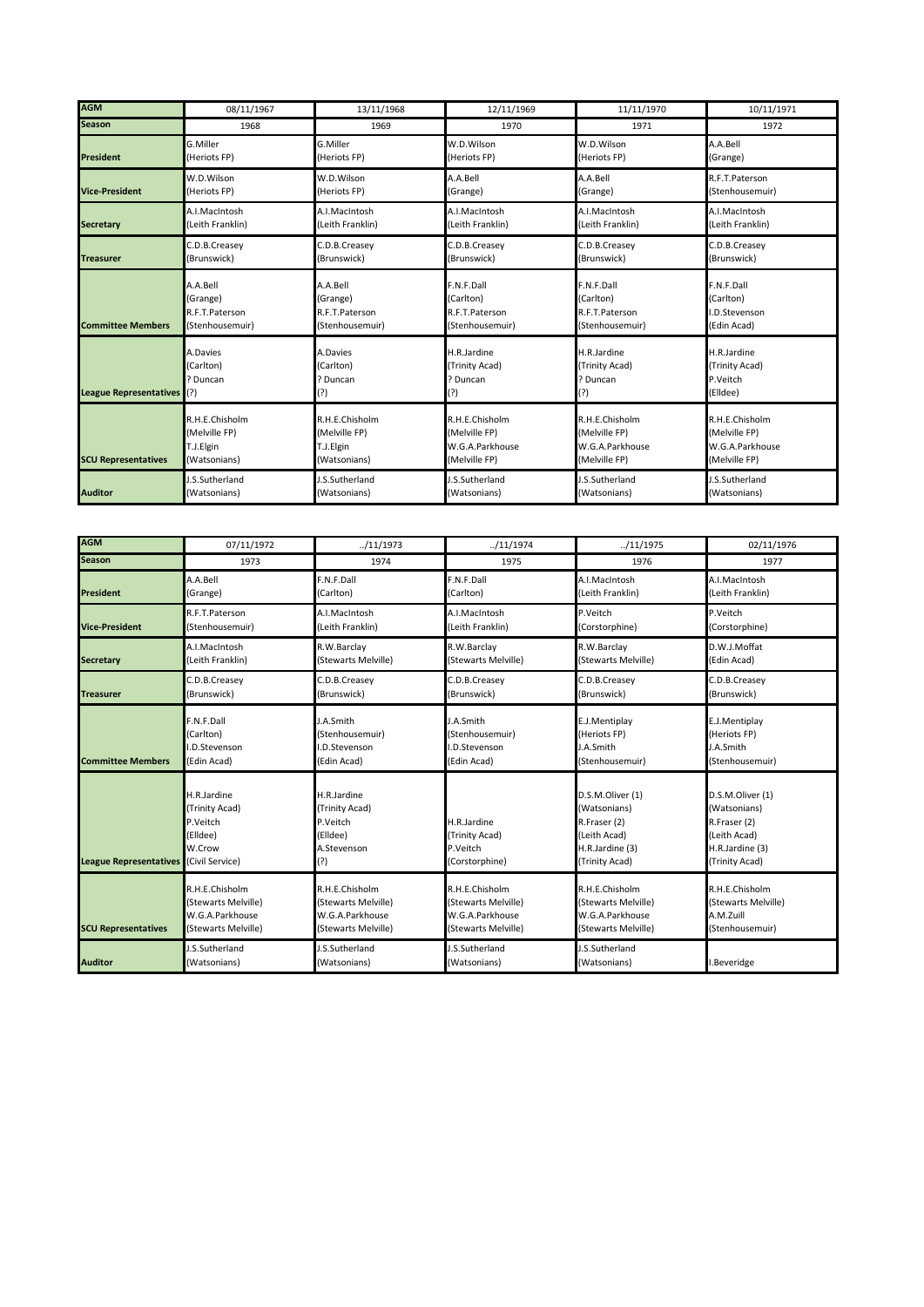| <b>AGM</b>                    | 23/11/1977                                                                                              | 29/11/1978                                                                                                                           | 19/11/1979                                                                                                                               | 17/11/1980                                                                                                                              | 16/11/1981                                                                                                                                |
|-------------------------------|---------------------------------------------------------------------------------------------------------|--------------------------------------------------------------------------------------------------------------------------------------|------------------------------------------------------------------------------------------------------------------------------------------|-----------------------------------------------------------------------------------------------------------------------------------------|-------------------------------------------------------------------------------------------------------------------------------------------|
| <b>Season</b>                 | 1978                                                                                                    | 1979                                                                                                                                 | 1980                                                                                                                                     | 1981                                                                                                                                    | 1982                                                                                                                                      |
| <b>President</b>              | D.R.Lawrence                                                                                            | D.R.Lawrence                                                                                                                         | E.J.Mentiplay                                                                                                                            | E.J.Mentiplay                                                                                                                           | H.J.Kilpatrick                                                                                                                            |
|                               | (Royal High S FP)                                                                                       | (Royal High S FP)                                                                                                                    | (Heriots FP)                                                                                                                             | (Heriots FP)                                                                                                                            | (Holy Cross)                                                                                                                              |
| <b>Vice-President</b>         | E.J.Mentiplay                                                                                           | E.J.Mentiplay                                                                                                                        | H.J.Kilpatrick                                                                                                                           | H.J.Kilpatrick                                                                                                                          | J.W.Everett                                                                                                                               |
|                               | (Heriots FP)                                                                                            | (Heriots FP)                                                                                                                         | (Holy Cross)                                                                                                                             | (Holy Cross)                                                                                                                            | (Watsonians)                                                                                                                              |
| <b>Secretary</b>              | D.W.J.Moffat                                                                                            | D.W.J.Moffat                                                                                                                         | N.J.Leitch                                                                                                                               | N.J.Leitch                                                                                                                              | N.J.Leitch                                                                                                                                |
|                               | (Edin Acad)                                                                                             | (Edin Acad)                                                                                                                          | (Royal High S FP)                                                                                                                        | (Royal High S FP)                                                                                                                       | (Royal High S FP)                                                                                                                         |
| <b>Assistant Secretary</b>    |                                                                                                         |                                                                                                                                      | D.W.J.Moffat<br>(Edin Acad)                                                                                                              | M.F.Flynn<br>(Holy Cross)                                                                                                               | M.F.Flynn<br>(Holy Cross)                                                                                                                 |
| <b>Treasurer</b>              | C.D.B.Creasey                                                                                           | C.D.B.Creasey                                                                                                                        | C.D.B.Creasey                                                                                                                            | C.D.B.Creasey                                                                                                                           | C.D.B.Creasey                                                                                                                             |
|                               | (Brunswick)                                                                                             | (Brunswick)                                                                                                                          | (Brunswick)                                                                                                                              | (Brunswick)                                                                                                                             | (Brunswick)                                                                                                                               |
| <b>Committee Members</b>      | H.J.Kilpatrick                                                                                          | H.J.Kilpatrick                                                                                                                       | J.M.A.Osborne                                                                                                                            | C.H.Carruthers                                                                                                                          | C.H.Carruthers                                                                                                                            |
|                               | (Holy Cross)                                                                                            | (Holy Cross)                                                                                                                         | (Edin Acad)                                                                                                                              | (Grange)                                                                                                                                | (Grange)                                                                                                                                  |
|                               | J.A.Smith                                                                                               | J.A.Smith                                                                                                                            | J.A.Smith                                                                                                                                | J.A.Smith                                                                                                                               | J.M.Miller                                                                                                                                |
|                               | (Stenhousemuir)                                                                                         | (Stenhousemuir)                                                                                                                      | (Stenhousemuir)                                                                                                                          | (Stenhousemuir)                                                                                                                         | (Stenhousemuir)                                                                                                                           |
| <b>League Representatives</b> | D.S.M.Oliver (1)<br>(Watsonians)<br>P.Veitch (2)<br>(Corstorphine)<br>H.R.Jardine (3)<br>(Trinity Acad) | D.S.M.Oliver (1)<br>(Watsonians)<br>P.Veitch (2)<br>(Corstorphine)<br>H.R.Jardine (3)<br>(Trinity Acad)<br>W.M.Polson (4)<br>(Mitre) | D.S.M.Oliver (1)<br>(Watsonians)<br>R.J.Hercus (2)<br>(Leith Franklin)<br>H.R.Jardine (3)<br>(Trinity Acad)<br>W.M.Polson (4)<br>(Mitre) | D.S.M.Oliver (1)<br>(Watsonians)<br>J.M.Miller (2)<br>(Castings/West)<br>H.R.Jardine (3)<br>(Trinity Acad)<br>W.M.Polson (4)<br>(Mitre) | D.S.M.Oliver (1)<br>(Watsonians)<br>A.Veitch (2)<br>(Stewarts Melville)<br>H.R.Jardine (3)<br>(Trinity Acad)<br>W.M.Polson (4)<br>(Mitre) |
| <b>SCU Representatives</b>    | M.S.Killey                                                                                              | M.S.Killey                                                                                                                           | M.S.Killey                                                                                                                               | D.R.Lawrance                                                                                                                            | D.R.Lawrance                                                                                                                              |
|                               | (Watsonians)                                                                                            | (Watsonians)                                                                                                                         | (Watsonians)                                                                                                                             | (Royal High S FP)                                                                                                                       | (Royal High S FP)                                                                                                                         |
|                               | A.M.Zuill                                                                                               | A.M.Zuill                                                                                                                            | A.M.Zuill                                                                                                                                | A.M.Zuill                                                                                                                               | A.M.Zuill                                                                                                                                 |
|                               | (Stenhousemuir)                                                                                         | (Stenhousemuir)                                                                                                                      | (Stenhousemuir)                                                                                                                          | (Stenhousemuir)                                                                                                                         | (Stenhousemuir)                                                                                                                           |
| <b>Auditor</b>                | .Beveridge                                                                                              | .Beveridge                                                                                                                           | I.Beveridge                                                                                                                              | .Beveridge                                                                                                                              | I.Beveridge                                                                                                                               |

| <b>AGM</b>                    | 15/11/1982                                                                                                                                     | 14/11/1983                                                                                                                                      | 19/11/1984                                                                                                                     | 20/11/1985                                                                                             | 19/11/1986                                                                                                                 |
|-------------------------------|------------------------------------------------------------------------------------------------------------------------------------------------|-------------------------------------------------------------------------------------------------------------------------------------------------|--------------------------------------------------------------------------------------------------------------------------------|--------------------------------------------------------------------------------------------------------|----------------------------------------------------------------------------------------------------------------------------|
| <b>Season</b>                 | 1983                                                                                                                                           | 1984                                                                                                                                            | 1985                                                                                                                           | 1986                                                                                                   | 1987                                                                                                                       |
| <b>President</b>              | H.J.Kilpatrick                                                                                                                                 | J.W.Everett                                                                                                                                     | J.W.Everett                                                                                                                    | A.Davies                                                                                               | A.Davies                                                                                                                   |
|                               | (Holy Cross)                                                                                                                                   | (Watsonians)                                                                                                                                    | (Watsonians)                                                                                                                   | (Carlton)                                                                                              | (Carlton)                                                                                                                  |
| <b>Vice-President</b>         | J.W.Everett                                                                                                                                    | A.Davies                                                                                                                                        | A.Davies                                                                                                                       | P.McLaren                                                                                              | P.McLaren                                                                                                                  |
|                               | (Watsonians)                                                                                                                                   | (Carlton)                                                                                                                                       | (Carlton)                                                                                                                      | (Cupar)                                                                                                | (Cupar)                                                                                                                    |
| <b>Secretary</b>              | W.M.Polson                                                                                                                                     | W.M.Polson                                                                                                                                      | W.M.Polson                                                                                                                     | W.M.Polson                                                                                             | I.F.Millar                                                                                                                 |
|                               | (Mitre)                                                                                                                                        | (Mitre)                                                                                                                                         | (Mitre)                                                                                                                        | (Mitre)                                                                                                | (Carlton)                                                                                                                  |
| <b>Assistant Secretary</b>    | M.F.Flynn                                                                                                                                      | M.F.Flynn                                                                                                                                       | M.F.Flynn                                                                                                                      | M.F.Flynn                                                                                              | M.F.Flynn                                                                                                                  |
|                               | (Holy Cross)                                                                                                                                   | (Holy Cross)                                                                                                                                    | (Holy Cross)                                                                                                                   | (Holy Cross)                                                                                           | (Holy Cross)                                                                                                               |
| <b>Treasurer</b>              | C.D.B.Creasey                                                                                                                                  | C.D.B.Creasey                                                                                                                                   | C.D.B.Creasey                                                                                                                  | C.D.B.Creasey                                                                                          | C.D.B.Creasey                                                                                                              |
|                               | (Brunswick)                                                                                                                                    | (Brunswick)                                                                                                                                     | (Brunswick)                                                                                                                    | (Brunswick)                                                                                            | (Brunswick)                                                                                                                |
| <b>Committee Members</b>      | C.H.Carruthers                                                                                                                                 | C.H.Carruthers                                                                                                                                  | P.Yelland                                                                                                                      | P.Yelland                                                                                              | W.M.Polson                                                                                                                 |
|                               | (Grange)                                                                                                                                       | (Grange)                                                                                                                                        | (London Road)                                                                                                                  | (London Road)                                                                                          | (Mitre)                                                                                                                    |
|                               | J.M.Miller                                                                                                                                     | T.N.Kear                                                                                                                                        | T.N.Kear                                                                                                                       | D.R.Lawrence                                                                                           | D.R.Lawrence                                                                                                               |
|                               | (Stenhousemuir)                                                                                                                                | (Leith Franklin)                                                                                                                                | (Leith Franklin)                                                                                                               | (Royal High S FP)                                                                                      | (Royal High S FP)                                                                                                          |
| <b>League Representatives</b> | D.S.M.Oliver (1)<br>(Watsonians)<br>A.Veitch (2)<br>(Stewarts Melville)<br>H.R.Jardine (3)<br>(Trinity Acad)<br>P.Yelland (4)<br>(London Road) | D.S.M.Oliver (1)<br>(Watsonians)<br>A.Veitch (2)<br>(Stewarts Melville)<br>H.R.Jardine (3)<br>(Trinity Acads)<br>P.Yelland (4)<br>(London Road) | D.S.M.Oliver (1)<br>(Watsonians)<br>J. Bell(2)<br>(Glenrothes)<br>H.R.Jardine (3)<br>(Trinity Acad)<br>S.Curle (4)<br>(Madras) | D.J.Goddard (1)<br>(Heriots FP)<br>J.Bell(2)<br>(Glenrothes)<br>S.Curle (3)<br>(Madras)<br>S.Curle (4) | D.J.Goddard (1)<br>(Heriots FP)<br>J.Bell (2)<br>(Glenrothes)<br>S.Curle (3)<br>(Madras)<br>A.K.Kemp (4)<br>(RAF Leuchars) |
| <b>SCU Representatives</b>    | D.R.Lawrance                                                                                                                                   | F.O.Thomas                                                                                                                                      | F.O.Thomas                                                                                                                     | T.N.Kear                                                                                               | T.N.Kear                                                                                                                   |
|                               | (Royal High S FP)                                                                                                                              | (Royal High School FP)                                                                                                                          | (Royal High School FP)                                                                                                         | (Leith Franklin)                                                                                       | (Leith Franklin)                                                                                                           |
|                               | A.M.Zuill                                                                                                                                      | A.M.Zuill                                                                                                                                       | C.H.Carruthers                                                                                                                 | C.H.Carruthers                                                                                         | C.H.Carruthers                                                                                                             |
|                               | (Stenhousemuir)                                                                                                                                | (Stenhousemuir)                                                                                                                                 | (Grange)                                                                                                                       | (Grange)                                                                                               | (Grange)                                                                                                                   |
| <b>Auditor</b>                | .Beveridge                                                                                                                                     | .Beveridge                                                                                                                                      | .Beveridge                                                                                                                     | .Beveridge                                                                                             | I.Beveridge                                                                                                                |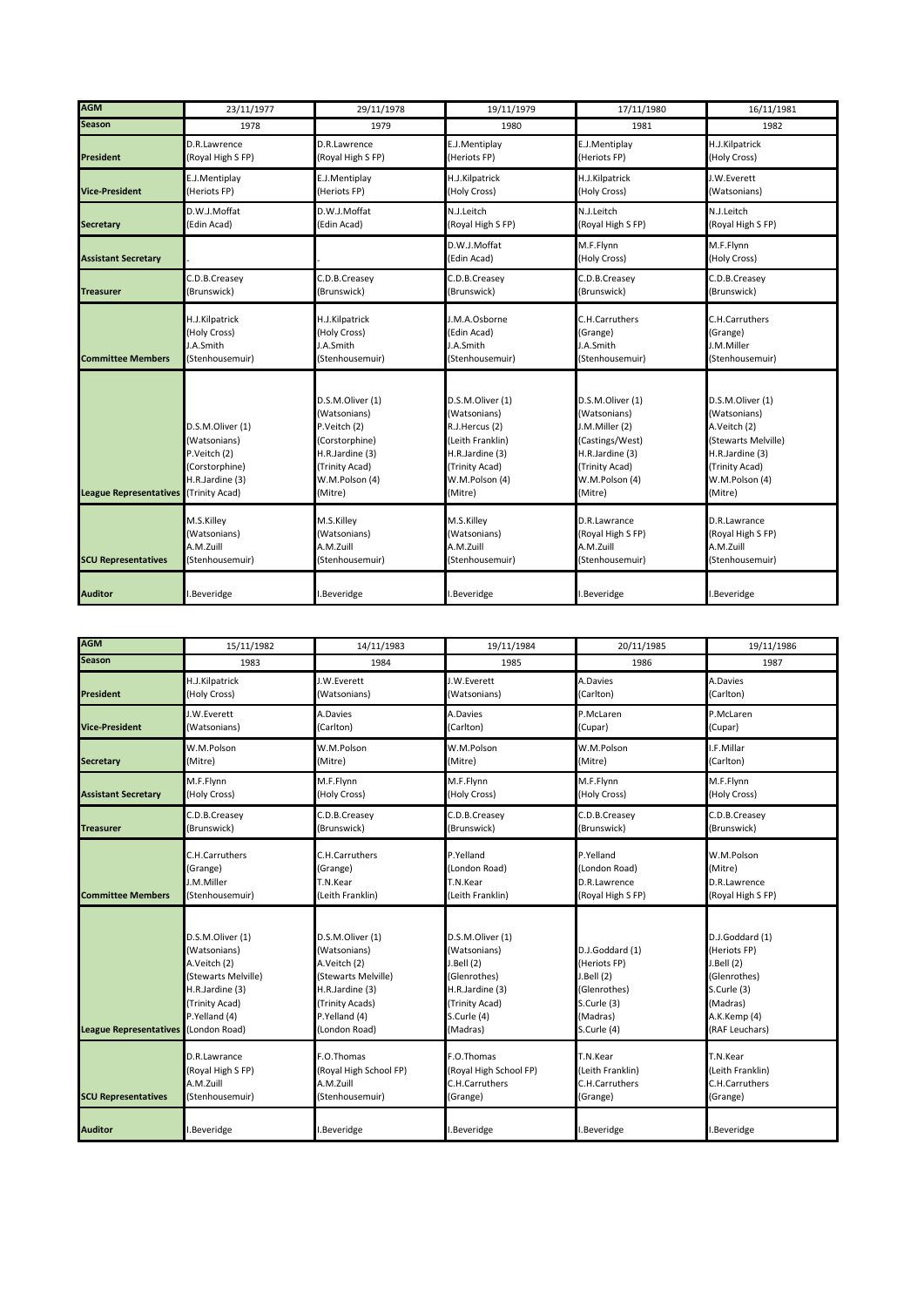| <b>AGM</b>                    | 18/11/1987       | 14/11/1988       | 15/11/1989        | 14/11/1990        | 14/11/1991       |
|-------------------------------|------------------|------------------|-------------------|-------------------|------------------|
| <b>Season</b>                 | 1988             | 1989             | 1990              | 1991              | 1992             |
| President                     | P.McLaren        | P.McLaren        | W.G.Law           | W.G.Law           | D.Walker         |
|                               | (Cupar)          | (Cupar)          | (Grange)          | (Grange)          | (Stenhousemuir)  |
| <b>Vice-President</b>         | W.G.Law          | W.G.Law          | D.Walker          | D.Walker          | D.Christie       |
|                               | (Grange)         | (Grange)         | (Stenhousemuir)   | (Stenhousemuir)   | (Freuchie)       |
| <b>Secretary</b>              | I.F.Millar       | I.F.Millar       | P.Edington        | P.Edington        | P.Edington       |
|                               | (Carlton)        | (Carlton)        | (Watsonians)      | (Watsonians)      | (Watsonians)     |
| <b>Assistant Secretary</b>    | M.F.Flynn        | M.F.Flynn        | M.F.Flynn         | M.F.Flynn         | M.F.Flynn        |
|                               | (Holy Cross)     | (Holy Cross)     | (Holy Cross)      | (Holy Cross)      | (Holy Cross)     |
| <b>Treasurer</b>              | C.D.B.Creasey    | C.D.B.Creasey    | C.D.B.Creasey     | C.D.B.Creasev     | C.D.B.Creasey    |
|                               | (Brunswick)      | (Brunswick)      | (Brunswick)       | (Brunswick)       | (Brunswick)      |
| <b>Committee Members</b>      | W.M.Polson       | W.M.Polson       | W.M.Polson        | W.M.Polson        | W.M.Polson       |
|                               | (Mitre)          | (Mitre)          | (Mitre)           | (Mitre)           | (Mitre)          |
|                               | C.W.Mullins      | C.W.Mullins      | C.W.Mullins       | C.W.Mullins       | A.D.MacPherson   |
|                               | (Grange)         | (Grange)         | (Grange)          | (Grange)          | (Carlton)        |
| <b>League Representatives</b> | D.J.Goddard (1)  | D.J.Goddard (1)  | A.Duncan (1)      | A.C.Baxter (1)    | R.Dickson 1/A    |
|                               | (Heriots FP)     | (Heriots FP)     | (Stenhousemuir)   | (Cupar)           | (Stenhousemuir)  |
|                               | J.Bell (2)       | J.Bell (2)       | J.Bell (2)        | J.Bell (2)        | A.C.Baxter 2/B   |
|                               | (Glenrothes)     | (Glenrothes)     | (Glenrothes)      | (Glenrothes)      | (Cupar)          |
|                               | S.Curle (3)      | S.Curle (3)      | S.Curle (3)       | T.Baillie (3)     | T.Baillie 3/C    |
|                               | (Madras)         | (Madras)         | (Madras)          | (Westquarter)     | (Westquarter)    |
|                               | A.K.Kemp (4)     | T Baillie (4)    | K.Hitchen (4)     | K.Hitchen (4)     | D.Howell 4/D     |
|                               | (RAF Leuchars)   | (Westquarter)    | (Edin Univ Staff) | (Edin Univ Staff) | (Drummond)       |
| <b>SCU Representatives</b>    | T.N.Kear         | T.N.Kear         | T.N.Kear          | T.N.Kear          | T.N.Kear         |
|                               | (Leith Franklin) | (Leith Franklin) | (Leith Franklin)  | (Leith Franklin)  | (Leith Franklin) |
|                               | A.Davies         | A.Davies         | A.Davies          | J.W.Everett       | J.W.Everett      |
|                               | (Carlton)        | (Carlton)        | (Carlton)         | (Watsonians)      | (Watsonians)     |
| <b>Auditor</b>                | I.Beveridge      | .Beveridge       | I.Beveridge       | .Beveridge        | I.Beveridge      |

| <b>AGM</b>                                          | 18/11/1992                                                                                                                    | 15/11/1993                                            | 1994                                                                                                                | 1995                                                                                                                                        | 1996                          |
|-----------------------------------------------------|-------------------------------------------------------------------------------------------------------------------------------|-------------------------------------------------------|---------------------------------------------------------------------------------------------------------------------|---------------------------------------------------------------------------------------------------------------------------------------------|-------------------------------|
| <b>Season</b>                                       | 1993                                                                                                                          | 1994                                                  | 1995                                                                                                                | 1996                                                                                                                                        | 1997                          |
| <b>President</b>                                    | D. Walker<br>(Stenhousemuir)                                                                                                  | D.Christie<br>(Freuchie)                              | D.Christie<br>(Freuchie)                                                                                            | D.J.Goddard<br>(Heriots FP)                                                                                                                 | D.J.Goddard<br>(Heriots FP)   |
| <b>Vice-President</b>                               | D.Christie<br>(Freuchie)                                                                                                      | D.J.Goddard<br>(Heriots FP)                           | D.J.Goddard<br>(Heriots FP)                                                                                         | W.M.Polson<br>(Mitre)                                                                                                                       | W.M.Polson<br>(Mitre)         |
| <b>Secretary</b>                                    | P.Edington<br>(Watsonians)                                                                                                    | P.Edington<br>(Watsonians)                            | P.Edington<br>(Watsonians)                                                                                          | P.Edington<br>(Watsonians)                                                                                                                  | P.Edington<br>(Watsonians)    |
| <b>Assistant Secretary</b>                          | M.F.Flynn<br>(Holy Cross)                                                                                                     | M.F.Flynn<br>(Holy Cross)                             | M.F.Flynn<br>(Holy Cross)                                                                                           | M.F.Flynn<br>(Holy Cross)                                                                                                                   | J.H.Downie<br>(Penicuik)      |
| <b>Treasurer</b>                                    | S.G.McDonald<br>(Watsonians)                                                                                                  | S.G.McDonald<br>(Watsonians)                          | A.M.Duncan<br>(Stenhousemuir)                                                                                       | A.M.Duncan<br>(Stenhousemuir)                                                                                                               | A.M.Duncan<br>(Stenhousemuir) |
| <b>Committee Members</b>                            | W.M.Polson<br>(Mitre)<br>A.D.MacPherson<br>(Carlton)                                                                          | W.M.Polson<br>(Mitre)<br>R.Dickson<br>(Stenhousemuir) | J.McFadyen<br>(Kirkcaldy)<br>R.Gibson<br>(Musselburgh)                                                              | J.McFadyen<br>(Kirkcaldy)<br>R.Gibson<br>(Musselburgh)                                                                                      | l?                            |
| <b>League Representatives</b>                       | R.Dickson 1/A<br>(Stenhousemuir)<br>A.C.Baxter 2/B<br>(Cupar)<br>T.Baillie 3/C<br>(Westquarter)<br>D.Howell 4/D<br>(Drummond) |                                                       | R.May 1/A<br>(Falkland)<br>A.C.Baxter 2/B<br>(Cupar)<br>T.Baillie 3/C<br>(Westquater)<br>D.Coutts 4/D<br>(Drummond) | A.C.Baxter 1/B<br>(Cupar)<br>T.Baillie 2/C<br>(Westquarter)<br>D.Coutts 3/D<br>(Drummond)<br>A.M.Duncan A<br>(Stenhousemuir)<br>A.MacLean E |                               |
| <b>Youth Convenor</b>                               |                                                                                                                               |                                                       | W.M.Polson<br>(Mitre)                                                                                               | W.M.Polson<br>(Mitre)                                                                                                                       | W.M.Polson<br>(Mitre)         |
| <b>Umpires Secretary /</b><br><b>Representative</b> |                                                                                                                               |                                                       | A.W.Scotland                                                                                                        | A.W.Scotland                                                                                                                                | A.W.Scotland                  |
| <b>SCU Representatives</b>                          | T.N.Kear<br>(Leith Franklin)<br>W.G.Law<br>(Grange)                                                                           | T.N.Kear<br>(Leith Franklin)<br>W.G.Law<br>(Grange)   | T.N.Kear<br>(Leith Franklin)<br>W.G.Law<br>(Grange)                                                                 | W.G.Law<br>(Grange)<br>A.Davies<br>(Carlton)                                                                                                | E.J.McIntyre<br>(Heriots FP)  |
| <b>Auditor</b>                                      | A.W.Scotland                                                                                                                  | A.W.Scotland                                          | A.W.Scotland                                                                                                        | A.W.Scotland                                                                                                                                | A.W.Scotland                  |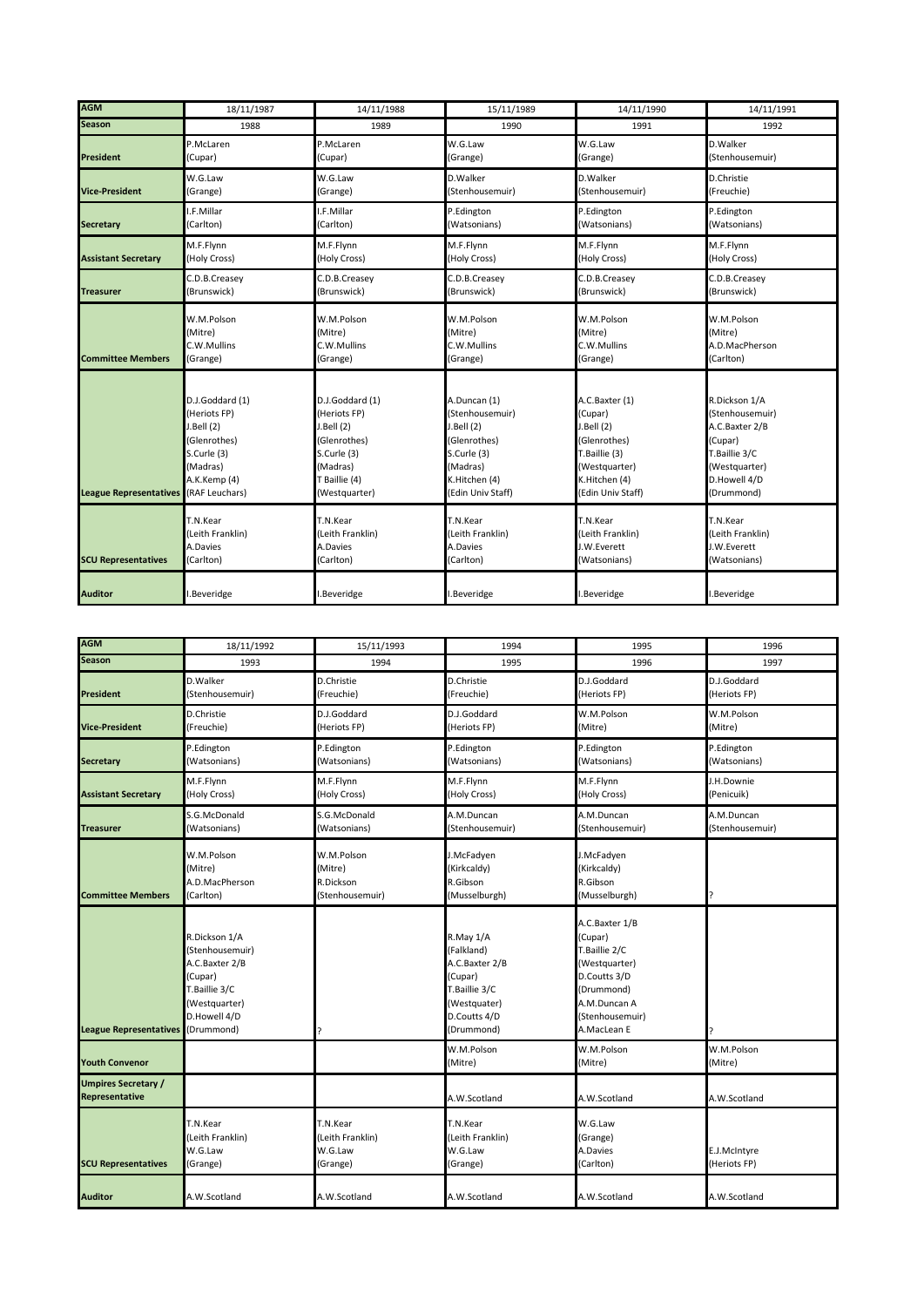| <b>AGM</b>                                          | 1997                                                                                                                                                        | 1998                                                                                                                            | 1999                                                                                                                               | 2000                                                                                                                                       | 2001                                                                                                                                    |
|-----------------------------------------------------|-------------------------------------------------------------------------------------------------------------------------------------------------------------|---------------------------------------------------------------------------------------------------------------------------------|------------------------------------------------------------------------------------------------------------------------------------|--------------------------------------------------------------------------------------------------------------------------------------------|-----------------------------------------------------------------------------------------------------------------------------------------|
| <b>Season</b>                                       | 1998                                                                                                                                                        | 1999                                                                                                                            | 2000                                                                                                                               | 2001                                                                                                                                       | 2002                                                                                                                                    |
| <b>President</b>                                    | W.M.Polson<br>(Mitre)                                                                                                                                       | W.M.Polson<br>(Mitre)                                                                                                           | R.Gibson<br>(Musselburgh)                                                                                                          | R.Gibson<br>(Musselburgh)                                                                                                                  | W.M.Polson<br>(Mitre)                                                                                                                   |
| <b>Vice-President</b>                               | R.Gibson<br>(Musselburgh)                                                                                                                                   | R.Gibson<br>(Musselburgh)                                                                                                       | A.R.Allan<br>(Grange)                                                                                                              | A.R.Allan<br>(Grange)                                                                                                                      | D.S.M.Oliver<br>(Watsonians)                                                                                                            |
| <b>Secretary</b>                                    | P.Edington<br>(Watsonians)                                                                                                                                  | P.Edington<br>(Watsonians)                                                                                                      | P.Edington<br>(Watsonians)                                                                                                         | P.Edington<br>(Watsonians)                                                                                                                 | P.Edington<br>(Watsonians)                                                                                                              |
| <b>Assistant Secretary</b>                          | J.H.Downie<br>(Penicuik)                                                                                                                                    | J.H.Downie<br>(Penicuik)                                                                                                        |                                                                                                                                    |                                                                                                                                            |                                                                                                                                         |
| <b>Treasurer</b>                                    | A.M.Duncan<br>(Stenhousemuir)                                                                                                                               | A.M.Duncan<br>(Stenhousemuir)                                                                                                   | D.J.McIroy<br>(Leith Franklin Acad)                                                                                                | D.J.McIroy<br>(Leith Franklin Acad)                                                                                                        | D.J.McIroy<br>(Leith Franklin Acad)                                                                                                     |
| <b>Committee Members</b>                            | A.C.Baxter<br>(Cupar)<br>A.Piggot<br>(Murrayfield)                                                                                                          | A.Piggott<br>(Murrayfield)<br>D.W.Potter<br>(Falkland)                                                                          |                                                                                                                                    |                                                                                                                                            |                                                                                                                                         |
| <b>Competitions Convenor</b>                        |                                                                                                                                                             |                                                                                                                                 | D.W.Potter<br>(Dunnikier)                                                                                                          | D.W.Potter<br>(Dunnikier)                                                                                                                  | D.W.Potter<br>(Dunnikier)                                                                                                               |
| <b>League Representatives</b>                       | M.McNulty 1/B<br>(Marchmont)<br>A.MacLean 2/C<br>(Leith Franklin Acad)<br>B.Douglas 3/D<br>(?)<br>A.C.Baxter A<br>(Cupar)<br>A.Piggott E/F<br>(Murrayfield) | M.McNulty 1/B<br>(Marchmont)<br>A.Piggott 2/E/F<br>(Murrayfield)<br>J Hobbs 3/D<br>(Kirk Brae)<br>D.W.Potter A/C<br>(Dunnikier) | M.McNulty 1/2<br>(Marchmont)<br>R.Sutton 3/4<br>(Westquarter)<br>D.W.Potter 5/6<br>(Dunnikier)<br>A.Piggott 7/8/9<br>(Murrayfield) | M.McNulty 1/2<br>(Marchmont)<br>R.Sutton 3/4<br>(Westquarter)<br>E.Craighead 5/6<br>(Musselburgh)<br>A.Piggott 7/8/9<br>(Murrayfield DAFS) | K.Palmer 1/2<br>(Heriots FP)<br>R.Sutton 3/4<br>(Westquarter)<br>D.W.Potter 5/6<br>(Dunnikier)<br>A.Piggott 7/8/9<br>(Murrayfield DAFS) |
| <b>Youth Convenor</b>                               | W.M.Polson<br>(Mitre)                                                                                                                                       | W.M.Polson<br>(Mitre)                                                                                                           | W.M.Polson<br>(Mitre)                                                                                                              | W.M.Polson<br>(Mitre)                                                                                                                      | W.M.Polson<br>(Mitre)                                                                                                                   |
| <b>Umpires Secretary /</b><br><b>Representative</b> | A.W.Scotland                                                                                                                                                | A.W.Scotland                                                                                                                    | A.W.Scotland                                                                                                                       | A.W.Scotland                                                                                                                               | A.W.Scotland                                                                                                                            |
| <b>PR Convenor</b>                                  |                                                                                                                                                             |                                                                                                                                 | A.R.Allan<br>(Grange)                                                                                                              | A.R.Allan<br>(Grange)                                                                                                                      | I.Martin<br>(Murrayfield DAFS)                                                                                                          |
| <b>Facilities Convenor</b>                          |                                                                                                                                                             |                                                                                                                                 |                                                                                                                                    |                                                                                                                                            | P.Yelland<br>(Murrayfield DAFS)                                                                                                         |
| <b>SCU Representatives</b>                          | D.W.J.Moffat<br>(Edin Acads)                                                                                                                                | D.W.J.Moffat<br>(Edin Acads)                                                                                                    | D.W.J.Moffat<br>(Edin Acads)<br>A.C.Baxter<br>(?)                                                                                  | D.W.J.Moffat<br>(Edin Acads)<br>A.C.Baxter<br>(?)                                                                                          |                                                                                                                                         |
| <b>Auditor</b>                                      | A.W.Scotland                                                                                                                                                | A.W.Scotland                                                                                                                    | A.W.Scotland                                                                                                                       | A.W.Scotland                                                                                                                               | A.W.Scotland                                                                                                                            |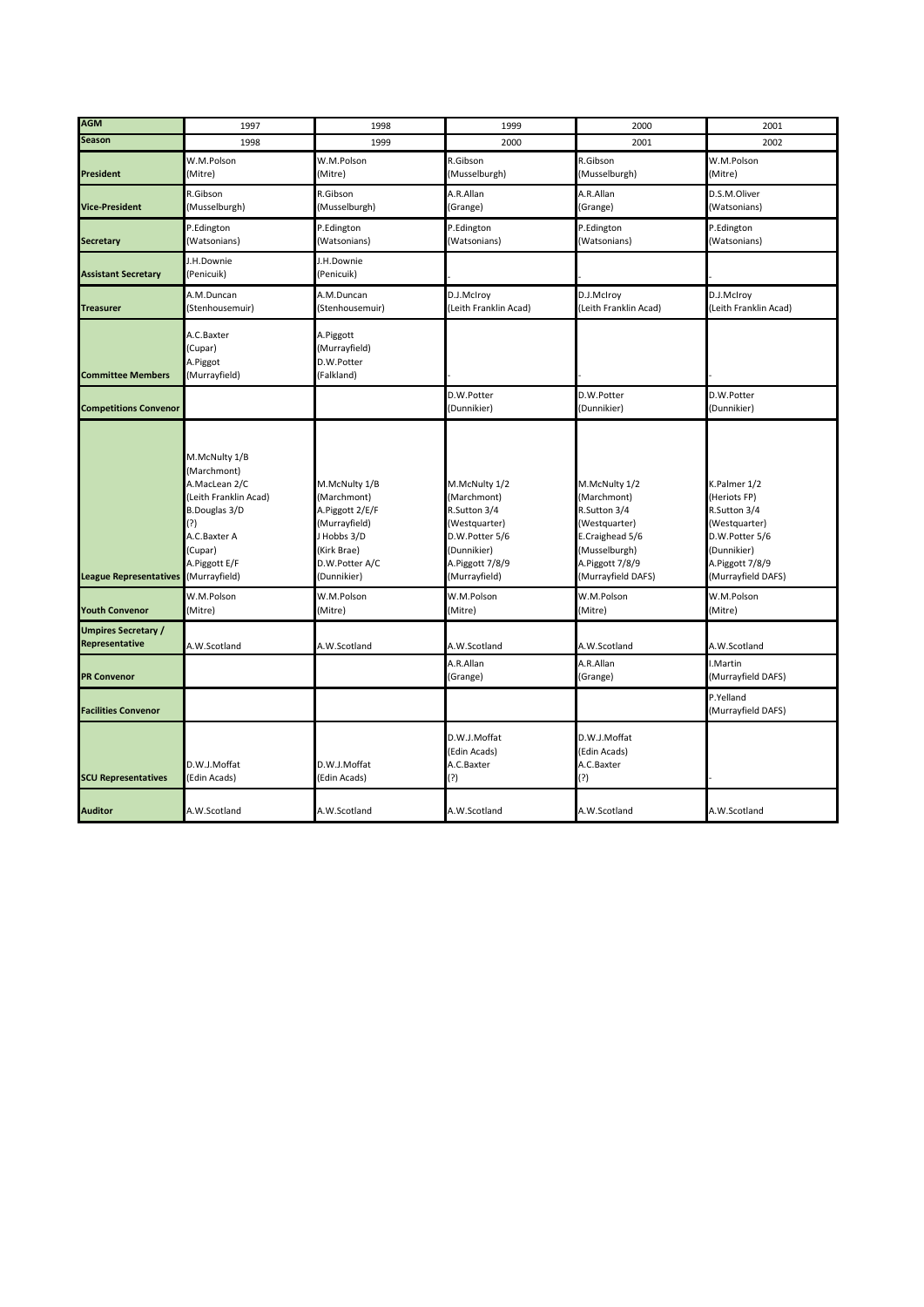| <b>AGM</b>                                          | 2002                                                                                                                                    | 2003                                                                                                                                    | 2004                                                                                                                                    | 2005                                                                                                | 2006                                                                                                                 |
|-----------------------------------------------------|-----------------------------------------------------------------------------------------------------------------------------------------|-----------------------------------------------------------------------------------------------------------------------------------------|-----------------------------------------------------------------------------------------------------------------------------------------|-----------------------------------------------------------------------------------------------------|----------------------------------------------------------------------------------------------------------------------|
| <b>Season</b>                                       | 2003                                                                                                                                    | 2004                                                                                                                                    | 2005                                                                                                                                    | 2006                                                                                                | 2007                                                                                                                 |
| <b>President</b>                                    | D.S.M.Oliver<br>(Watsonians)                                                                                                            | D.S.M.Oliver<br>(Watsonians)                                                                                                            | I.McFadyen<br>(Corstorphine)                                                                                                            | J.McFadyen<br>(Corstorphine)                                                                        | J.Brims<br>(Edinburgh South)                                                                                         |
| <b>Vice-President</b>                               | I.McFadyen<br>(Corstorphine)                                                                                                            | J.McFadyen<br>(Corstorphine)                                                                                                            | A.R.C.Macqueen<br>Stewarts Melville)                                                                                                    | Vacant                                                                                              | T.Ostrowski<br>(Edin Acad)                                                                                           |
| <b>Secretary</b>                                    | .Oliver<br>(Corstorphine)                                                                                                               | T.A.E.Rutherford<br>(Corstorphine)                                                                                                      | T.A.E.Rutherford<br>(Corstorphine)                                                                                                      | T.A.E.Rutherford<br>(Corstorphine)                                                                  | T.A.E.Rutherford<br>(Corstorphine)                                                                                   |
| <b>Assistant Secretary</b>                          | P.Edington<br>(Watsonians)                                                                                                              | P.Edington<br>(Watsonians)                                                                                                              | P.Edington<br>(Watsonians)                                                                                                              | Vacant                                                                                              | C.T.Turnbull<br>(Musselburgh)                                                                                        |
| <b>Treasurer</b>                                    | D.M.Graham<br>(Watsonians)                                                                                                              | D.M.Graham<br>(Watsonians)                                                                                                              | D.M.Graham<br>(Watsonians)                                                                                                              | D.M.Graham<br>(Watsonians)                                                                          | K.Walker<br>(Dunf Carnegie)                                                                                          |
| <b>Competitions Convenor</b>                        | R.Sutton<br>(Westquarter)                                                                                                               | P.V.Bailey<br>(Holy Cross)                                                                                                              | P.V.Bailey<br>(Holy Cross)                                                                                                              | P.V.Bailey<br>(Holy Cross)                                                                          | P.V.Bailey<br>(Holy Cross)                                                                                           |
| <b>League Representatives</b>                       | K.Palmer 1/2<br>(Heriots FP)<br>R.Sutton 3/4<br>(Westquarter)<br>D.W.Potter 5/6<br>(Dunnikier)<br>A.Piggott 7/8/9<br>(Murrayfield DAFS) | P.V.Bailey 1/2<br>(Holy Cross)<br>R.Sutton 3/4<br>(Westquarter)<br>D.W.Potter 5/6<br>(Dunnikier)<br>A.Piggott 7/8<br>(Murrayfield DAFS) | P.V.Bailey 1/2<br>(Holy Cross)<br>R.Sutton 3/4<br>(Westquarter)<br>D.W.Potter 5/6<br>(Dunnikier)<br>A.Piggott 7/8<br>(Murrayfield DAFS) | R.Sutton<br>(Westquarter)<br>D.W.Potter<br>(Dunnikier)<br>A.Piggott<br>(Murrayfield DAFS)<br>Vacant | R.Sutton<br>(Westquarter)<br>D.W.Potter<br>(Dunnikier)<br>A.Piggott<br>(Murrayfield DAFS)<br>T.Naseem<br>(Dunnikier) |
| <b>Youth Convenor</b>                               | W.M.Polson<br>(Mitre)                                                                                                                   | W.M.Polson<br>(Mitre)                                                                                                                   | W.M.Polson<br>(Mitre)                                                                                                                   | W.M.Polson<br>(Edinburgh South)                                                                     | W.M.Polson<br>(Edinburgh South)                                                                                      |
| <b>Umpires Secretary /</b><br><b>Representative</b> | A.W.Scotland                                                                                                                            | A.W.Scotland                                                                                                                            |                                                                                                                                         |                                                                                                     |                                                                                                                      |
| <b>PR Convenor</b>                                  | .Martin<br>(Murrayfield DAFS)                                                                                                           | I.Martin<br>(Murrayfield DAFS)                                                                                                          | C.Turnbull<br>(Musselburgh)                                                                                                             | C.Turnbull<br>(Musselburgh)                                                                         | I.Martin<br>(Murrayfield DAFS)                                                                                       |
| <b>Facilities Convenor</b>                          | P.Yelland<br>(Murrayfield DAFS)                                                                                                         | P.Yelland<br>(Murrayfield DAFS)                                                                                                         | P.Yelland<br>(Murrayfield DAFS)                                                                                                         |                                                                                                     |                                                                                                                      |
| Webmaster                                           |                                                                                                                                         | C.Turnbull<br>(Musselburgh)                                                                                                             | C.Turnbull<br>(Musselburgh)                                                                                                             | C.Turnbull<br>(Musselburgh)                                                                         |                                                                                                                      |
| <b>Auditor</b>                                      | A.W.Scotland                                                                                                                            | A.W.Scotland                                                                                                                            | A.W.Scotland                                                                                                                            | A.W.Scotland                                                                                        | A.W.Scotland                                                                                                         |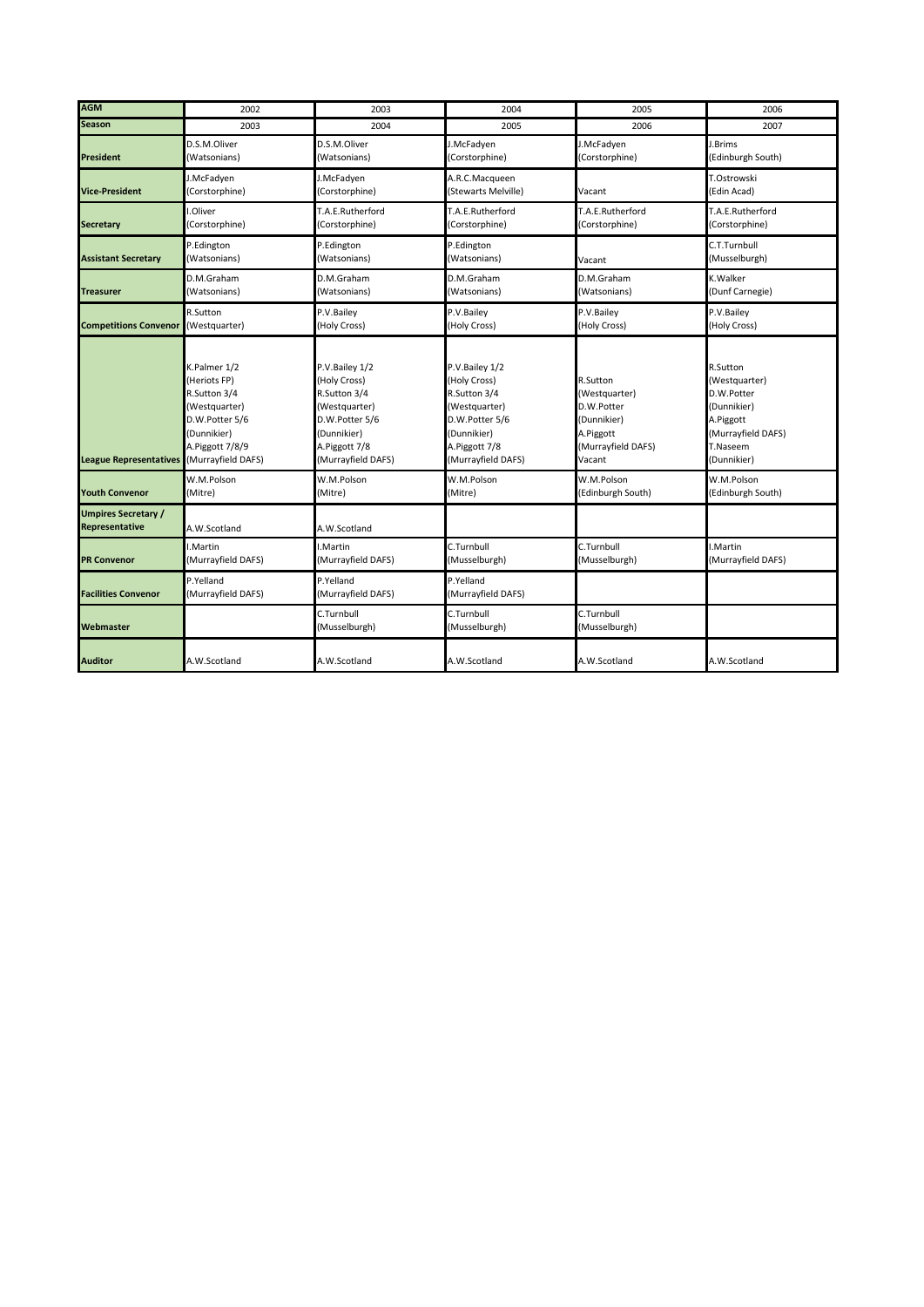| <b>AGM</b>                                   | 2007                                                                                                                    | 2008                                                                                                                   | 2009                                                                                                                                   | 2010                                                                                                                                                                                                                     | 2011                                                                                                                                                        |
|----------------------------------------------|-------------------------------------------------------------------------------------------------------------------------|------------------------------------------------------------------------------------------------------------------------|----------------------------------------------------------------------------------------------------------------------------------------|--------------------------------------------------------------------------------------------------------------------------------------------------------------------------------------------------------------------------|-------------------------------------------------------------------------------------------------------------------------------------------------------------|
| <b>Season</b>                                | 2008                                                                                                                    | 2009                                                                                                                   | 2010                                                                                                                                   | 2011                                                                                                                                                                                                                     | 2012                                                                                                                                                        |
| <b>President</b>                             | J.Brims<br>(Edinburgh South)                                                                                            | J.Brims<br>(Edinburgh South)                                                                                           | <b>B.Dixon</b><br>(West Lothian)                                                                                                       | <b>B.Dixon</b><br>(West Lothian)                                                                                                                                                                                         | <b>B.Dixon</b><br>(West Lothian)                                                                                                                            |
| <b>Vice-President</b>                        | T.Ostrowski<br>(Edin Acad)                                                                                              | <b>B.Dixon</b><br>(West Lothian)                                                                                       | P.V.Bailey<br>(Holy Cross)                                                                                                             | P.V.Bailey<br>(Holy Cross)                                                                                                                                                                                               | P.V.Bailey<br>(Holy Cross)                                                                                                                                  |
| <b>Secretary</b>                             | T.A.E.Rutherford<br>(Corstorphine)                                                                                      | T.A.E.Rutherford<br>(Corstorphine)                                                                                     | J.Brims<br>(Edinburgh South)                                                                                                           | J.Brims<br>(Edinburgh South)                                                                                                                                                                                             | J.Brims<br>(Edinburgh South)                                                                                                                                |
| <b>Assistant Secretary</b>                   | Vacant                                                                                                                  | P.V.Bailey<br>(Holy Cross)                                                                                             | S.Russell<br>(Tranent)                                                                                                                 | S.Russell<br>(Tranent)                                                                                                                                                                                                   | S.Russell<br>(Tranent)                                                                                                                                      |
| <b>Treasurer</b>                             | K.Walker<br>(Dunf Carnegie)                                                                                             | P.Kingsbury<br>(Penicuik)                                                                                              | P.Kingsbury<br>(Penicuik)                                                                                                              | P.Kingsbury<br>(Penicuik)                                                                                                                                                                                                | P.Kingsbury<br>(Penicuik)                                                                                                                                   |
| <b>Committee Members</b>                     |                                                                                                                         |                                                                                                                        |                                                                                                                                        | N.Craigmile<br>(Boroughmuir)<br>E.Jones<br>(Teuchters)<br><b>B.Ramsay</b><br>(Clackmannan)                                                                                                                               | N.Craigmile<br>(Boroughmuir)<br>N.Granger<br>(Marchmont)<br><b>B.Ramsay</b><br>(Clackmannan)                                                                |
| <b>Competitions Convenor</b>                 | P.V.Bailey<br>(Holy Cross)                                                                                              | Vacant                                                                                                                 | <b>B.Dixon</b><br>(West Lothian)                                                                                                       | <b>B.Dixon</b><br>(West Lothian)                                                                                                                                                                                         | <b>B.Dixon</b><br>(West Lothian)                                                                                                                            |
| <b>League Representatives</b>                | R.Sutton<br>(Westquarter)<br>D.W.Potter<br>(Dunnikier)<br>A.Piggott<br>(Murrayfield DAFS)<br>G.Hopcroft<br>(Glenrothes) | R.Sutton<br>(Westquarter)<br>D.W.Potter<br>(Falkland)<br>A.Piggott<br>(Murrayfield DAFS)<br>G.Hopcroft<br>(Glenrothes) | R.Sutton 1/3<br>(Westquarter)<br>D.W.Potter 5/6<br>(Falkland)<br>A.Piggott 7/8<br>(Murrayfield DAFS)<br>G.Hopcroft 2/4<br>(Glenrothes) | D.W.Potter 1/2<br>(Falkland)<br>R.Sutton 3/4<br>(Westquarter)<br>M.Warren 5<br>(Broomhall)<br>I.P.Barnes 6<br>(Largo)<br>A.Piggott 7<br>(Murrayfield DAFS)<br>N.Craigmile 8<br>(Boroughmuir)<br>E.Jones 9<br>(Teuchters) | D.W.Potter 1/2<br>(Falkland)<br>R.Sutton 3/4<br>(Westquarter)<br>M.Warren 5/8<br>(Broomhall)<br>I.P.Barnes 6/7<br>(Largo)<br>N.Craigmile 9<br>(Boroughmuir) |
| <b>Youth Convenor</b>                        | W.M.Polson<br>(Edinburgh South)                                                                                         | W.M.Polson<br>(Edinburgh South)                                                                                        | W.M.Polson<br>(Edinburgh South)                                                                                                        | W.M.Polson<br>(Edinburgh South)                                                                                                                                                                                          | W.M.Polson<br>(Edinburgh South)                                                                                                                             |
| <b>Umpires Secretary /</b><br>Representative |                                                                                                                         |                                                                                                                        |                                                                                                                                        |                                                                                                                                                                                                                          |                                                                                                                                                             |
| Webmaster                                    | C.Fox<br>(Westquarter)                                                                                                  | C.Fox<br>(Westquarter)                                                                                                 | C.Turnbull<br>(Musselburgh)                                                                                                            | G.Hopcroft<br>(Glenrothes)                                                                                                                                                                                               | G.Hopcroft<br>(Glenrothes)                                                                                                                                  |
| <b>Auditor</b>                               | A.W.Scotland                                                                                                            | A.W.Scotland                                                                                                           | A.W.Scotland                                                                                                                           | A.W.Scotland                                                                                                                                                                                                             | A.W.Scotland                                                                                                                                                |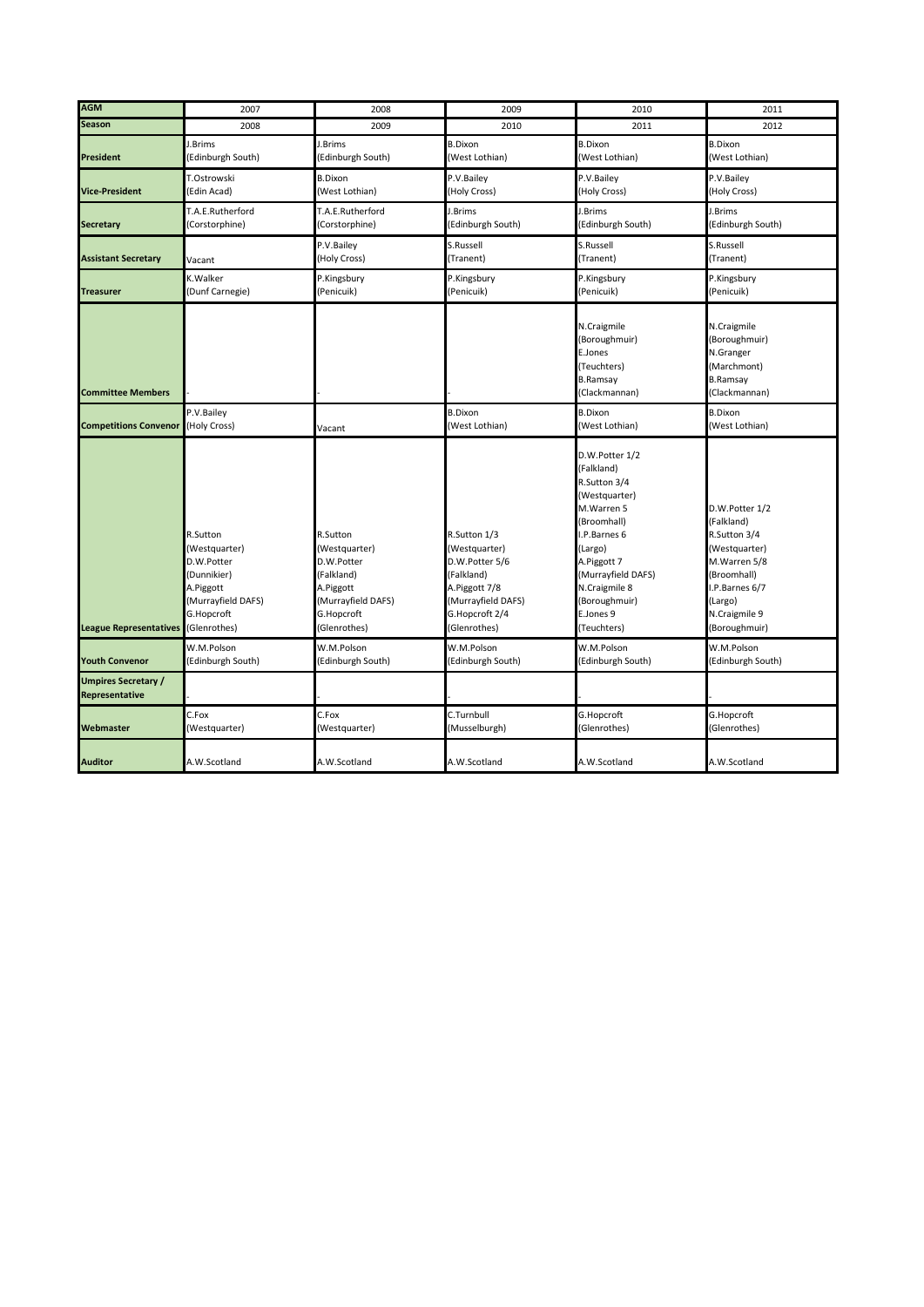| <b>AGM</b>                    | 2012               | 2013               | 2014               | 2015               | 2016               |
|-------------------------------|--------------------|--------------------|--------------------|--------------------|--------------------|
| <b>Season</b>                 | 2013               | 2014               | 2015               | 2016               | 2017               |
|                               |                    |                    |                    |                    |                    |
|                               | P.V.Bailey         | P.V.Bailey         | P.Yelland          | P.Yelland          | D.A.B.Gibson       |
| <b>President</b>              | (Holy Cross)       | (Holy Cross)       | (Murrayfield DAFS) | (Murrayfield DAFS) | (SMRH)             |
|                               | P.Yelland          | P.Yelland          | D.A.B.Gibson       | D.A.B.Gibson       | N.Granger          |
| <b>Vice-President</b>         | (Murrayfield DAFS) | (Murrayfield DAFS) | (SMRH)             | (SMRH)             | (Marchmont)        |
|                               |                    |                    |                    |                    |                    |
|                               | J.Brims            | J.Brims            | I.Brims            | J.Brims            | J.Brims            |
| <b>Secretary</b>              | (Edinburgh South)  | (Edinburgh South)  | (Edinburgh South)  | (Edinburgh South)  | (Edinburgh South)  |
|                               |                    |                    |                    |                    |                    |
|                               |                    |                    |                    |                    |                    |
| <b>Assistant Secretary</b>    | S.Russell(Tranent) |                    |                    |                    |                    |
|                               | P.Kingsbury        | P.Kingsbury        | P.Kingsbury        | P.Kingsbury        | P.Kingsbury        |
| <b>Treasurer</b>              | (Penicuik)         | (Penicuik)         | (Penicuik)         | (Penicuik)         | (Penicuik)         |
|                               |                    |                    |                    |                    |                    |
|                               |                    |                    |                    |                    |                    |
|                               |                    |                    |                    |                    |                    |
|                               |                    |                    |                    |                    | P.V.Bailey         |
|                               |                    |                    |                    |                    |                    |
|                               |                    |                    |                    |                    | (Carlton)          |
|                               |                    |                    |                    |                    | <b>B.Dixon</b>     |
|                               |                    |                    |                    |                    | (Linlithgow)       |
|                               |                    |                    |                    |                    | D.W.Potter         |
|                               |                    |                    |                    |                    | (Falkland)         |
|                               |                    |                    |                    |                    | G.Hopcroft         |
|                               |                    |                    |                    |                    | (Glenrothes)       |
|                               |                    |                    |                    |                    |                    |
|                               |                    |                    |                    | <b>B.Dixon</b>     | K.Gallagher        |
|                               |                    |                    |                    | (Linlithgow)       | (Gala)             |
|                               |                    |                    | <b>B.Dixon</b>     | D.W.Potter         | S.Nathan           |
|                               |                    |                    | (West Lothian)     | (Falkland)         | (Morton)           |
|                               |                    |                    | D.W.Potter         | G.Hopcroft         | S.Russell          |
|                               |                    |                    | (Falkland)         | (Glenrothes)       | (Tranent)          |
|                               | N.Craigmile        |                    | C.Turnbull         | N.Granger          | G.Donaldson        |
|                               |                    |                    |                    |                    |                    |
|                               | (Boroughmuir)      |                    | (Musselburgh)      | (Marchmont)        | (Tranent)          |
|                               | N.Granger          | N.Granger          | N.Granger          | S.Nathan           | R. Willis          |
|                               | (Marchmont)        | (Marchmont)        | (Marchmont)        | (Morton)           | (Carlton)          |
|                               | C.Turnbull         | C.Turnbull         | S.Nathan           | S.Russell          | P.Yelland          |
| <b>Committee Members</b>      | (Musselburgh)      | (Musselburgh)      | (Morton)           | (Tranent)          | (Murrayfield DAFS) |
|                               |                    |                    |                    |                    |                    |
|                               | <b>B.Dixon</b>     | <b>B.Dixon</b>     | D.W.Potter         | D.W.Potter         | I.Murdoch          |
| <b>Competitions Convenor</b>  | (West Lothian)     | (West Lothian)     | (Falkland)         | (Falkland)         | (Livingston)       |
|                               |                    |                    |                    |                    |                    |
|                               |                    |                    |                    |                    |                    |
|                               |                    |                    | P.V.Bailey CH      |                    | R.Pollok CH        |
|                               |                    |                    | (Holy Cross)       |                    | (Grange)           |
|                               |                    |                    | N.Granger 1/5      | P.V.Bailey CH/4    | P.V.Bailey 4       |
|                               |                    |                    | (Marchmont)        | (Holy Cross)       | (Holy Cross)       |
|                               |                    |                    | S.Nathan 2         | N.Granger 1        | N.Granger 1        |
|                               |                    |                    | (Morton)           | (Marchmont)        | (Marchmont)        |
|                               | D.W.Potter 1/2     | D.W.Potter CH/1    | I.P.Barnes 6       | S.Nathan 2         | S.Nathan 2         |
|                               | (Falkland)         | (Falkland)         | (Largo)            | (Morton)           | (Morton)           |
|                               | M.Warren 4/8       | C.Turnbull 2/3     | D.A.B.Gibson 3     | I.P.Barnes 6       | I.P.Barnes 6       |
|                               |                    |                    |                    |                    |                    |
|                               | (Broomhall)        | (Musselburgh)      | (SMRH)             | (Largo)            | (Largo)            |
|                               | I.P.Barnes 3/5     | I.P.Barnes 5/7     | G.Taylor 4         | D.A.B.Gibson 3     | D.A.B.Gibson 3     |
|                               | (Largo)            | (Largo)            | (Clackmannan)      | (SMRH)             | (SMRH)             |
|                               | D.A.B.Gibson 6/7   | D.A.B.Gibson 4/6   | C.Allen 7          | C.Allen 7/8        | C.Allen 7/8        |
|                               | (SMRH)             | (SMRH)             | (RH Corstorphine)  | (RH Corstorphine)  | (RH Corstorphine)  |
|                               | N.Craigmile 9      | G.Taylor 8/9       | D.W.Potter 8/9     | D.W.Potter 5       | D.W.Potter 5       |
| <b>League Representatives</b> | (Boroughmuir)      | (Clackmannan)      | (Falkland)         | (Falkland)         | (Falkland)         |
|                               |                    |                    |                    |                    |                    |
|                               | W.M.Polson         | W.M.Polson         | W.M.Polson         | W.M.Polson         |                    |
| <b>Youth Convenor</b>         | (Edinburgh South)  | (Edinburgh South)  | (Edinburgh South)  | (Edinburgh South)  |                    |
|                               |                    |                    |                    |                    |                    |
| <b>Umpires Secretary /</b>    |                    |                    |                    |                    |                    |
| Representative                |                    |                    |                    |                    | I.Ramage           |
|                               | G.Hopcroft         | G.Hopcroft         | G.Hopcroft         |                    |                    |
| Webmaster                     | (Glenrothes)       | (Glenrothes)       | (Glenrothes)       |                    |                    |
|                               |                    |                    |                    |                    |                    |
|                               |                    |                    |                    |                    |                    |
| <b>Auditor</b>                | A.W.Scotland       | A.W.Scotland       | A.W.Scotland       | A.W.Scotland       | A.W.Scotland       |
|                               |                    |                    |                    |                    |                    |